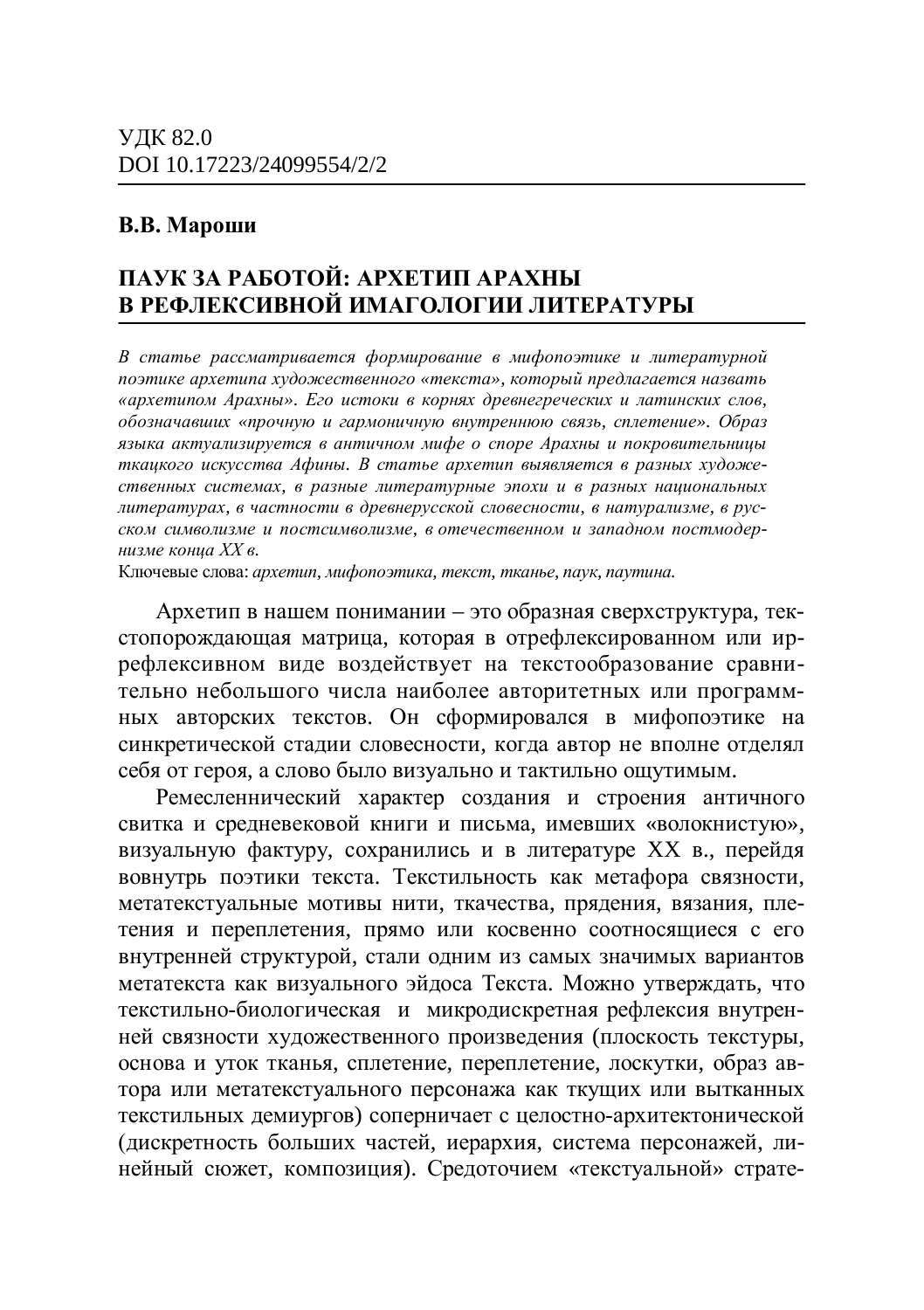гии нам представляется и мифопоэтика Арахны, восходящая к внутренней форме мифа об Арахне в античной словесности и древних ъ.<br>языках: ею в значительной степени обусловлено ввеление зооморфных персонажей-пауков в персонажную систему произведения; большая часть текстильной и аранеоцентричной тропеики паука, если они составляют единую образную цепочку в литературных текстах.

В древнегреческом языке слова «гнезда Арахны» ( $\acute{\alpha}$ р $\acute{\alpha}$ уп – паук [1. С. 190],  $\acute{\alpha}$ ркυς – сеть, тенета [ 196]), по мнению составителя словаря А.Д. Вейсмана, связаны через корень – а́р- с драрь о́у $\omega$  – («удвоен. кор.  $\alpha$ р. – ладить, прилаживать, ... сплачивать, соединять плотно, строить» [1. С. 189–190]); «а́отос – «складный, стройный»  $[1. C. 202]$ , всеми словами с начальным фоть- («в сложных словах... иногда значит, ос. эп. и поэт. совершенно, искусно, хорошо, стройно» [1. С. 200] и даже связующей частицей  $\alpha$ р $\alpha$  – («сродно с  $\alpha$ р., фραρἶσγω, частица по преимуществу заключительная, служащая для связи последующего с предыдущим» [1. С. 188–189]). Таким образом, в основе мифического внутреннего образа имени Арахны лежит языковая внутренняя форма корня - άρ-, обозначающего совершенную и прочную внутреннюю связь некой сделанной вещи, «артефакта» (того же корня слова «гармония», латинское «ars» и т.п.). Это мотивирует «искусность» мастерицы Арахны как «вызов богам» Человека, и адресован он был прежде всего покровительнице ткацкого искусства («ars Palladis») – Афине Палладе, которая его и приняла. «Логика мифа» в будущем сюжете об Арахне и Афине Овидия выражает «чрез-мерность искусства человека», наказанного именно за эту «гордость», к тому же гордыня возомнившего о себе «героя» сопровождается его глумлением над богами (сцены, вытканные Арахной). Поэтому в дальнейшем архетип в культуре будет развиваться как в сфере метатекстуальной метафоры «предельно искусного творца» (писатель, поэт, художник), так и в сфере тропеики, связанной с антагонизмом литературного антигероя по отношению к Богу (отвратительное существо, недочеловек, преступник, демон, сам дьявол).

Поэтика Овидия, в контексте которой впервые с максимальной полнотой оформляется литературное изложение мифа об Арахне, является его образным структурным эквивалентом, где выбор сюжета и принципы построения взаимообусловлены. Она представляет собой орнаментальную поэтику «текста». Употребление большинства слов с этим корнем («intertexo, subtexo» и др.) приходится как раз на тексты Овидия и на фрагмент об Арахне в составе «Метаморфоз» в частности. М.Л. Гаспаров прямо называет поэтику Овидия «худо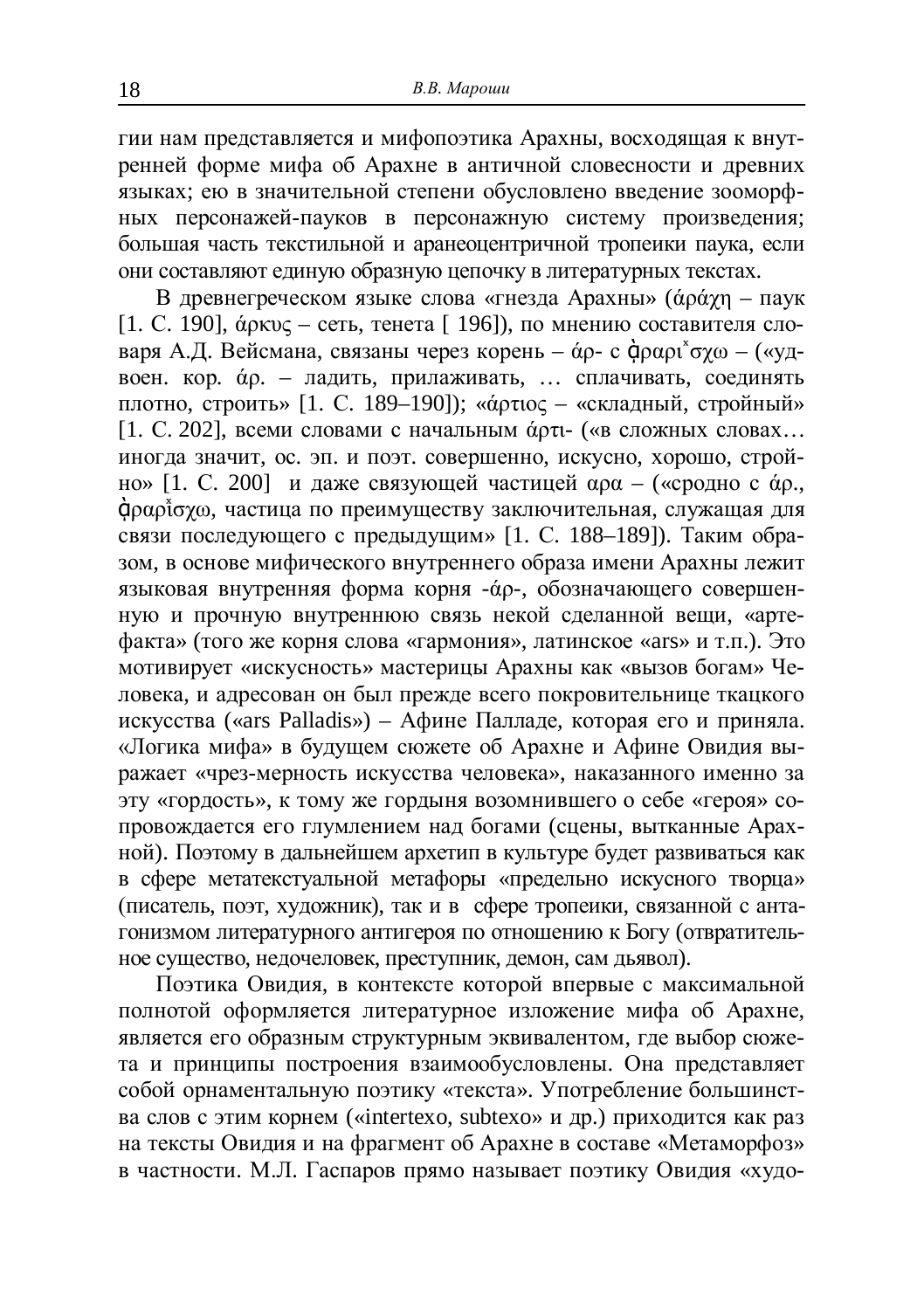жественным тканьем» [2. С. 219], определяя ее через образы орнамента и ткацкого искусства. Можно предположить, что словесное переложение мифа об Арахне, реализованное в античной литературе именно Овилием, в какой-то степени позволило ему отрефлектировать риторическую в своей основе, сложносплетенную природу своет собственного текста. Обращает на себя внимание его собственного текста. Обрашает на себя внимание и этимологизация «искусства» Арахны («ars» – «aranea» – «arcus»), обыгрывание все того же общего для древнегреческого и латыни корня \*ar-. Так в поэтике Овидия и в рамках одного из сказаний «Метаморфоз» впервые сюжетно оформляется мифический по своему происхождению образ. Происходит переход от синкретической имагологии, предполагающей нерасчлененность мифа и языка, автора и героя, к риторической, в рамках которой сюжетно развертывается принцип изображающей словесной ткани, «ut picture poesis», поэзии как •<br>ковра и картины, крайне значимый для всей античной поэзии.

То, в чем соревнуются Афина и Арахна, обозначается в 6-й книге «Метаморфоз» как vestis («ковер»), picta («картина»), tela («ткань»), а сам процесс – как нечто среднее между тканьем и рисованием («pingo» – "писать, вышивать, рисовать» [3. С. 587]). Афина – покровительница тканья («Palladis ars») – является сначала в виде старухи, которая пытается вразумить девушку Арахну, а затем превра-- .<br>шается в грозную богиню.

Полоплека соревнования бога и самой искусной среди людей ткачихи, конечно, не сводима к метатекстовой рефлексии поэта, она включает в себя и подтекст, связанный с бытовавшей в Античности аналогией письма и тканья, наиболее отчетливо выраженный опятьтаки в контекстах поэзии Овидия: «Quod tua texuerunt scripta» (то, что было внушено твоим письмом); «texo epistulas verbis» [3. С. 769]. Для описания процесса работы с утком и основой Овидий использует такое многозначное слово, как «arundo», обозначавшее и «писчее перо», и «литературный слог, стиль», и «бёрдо, гребень для прибивания утка к ткани», а для описания изображения – «inscribo» – «вписывать, писать на...» («sua quemque deorum inscribit facies»), «argumentum» – «аргумент, любая тема, развивавшаяся в письменной форме» («vetus in tela deducitur argumentum») [4. S. 125]. Тканье обеих ткачих, таким образом, ассоциируется с работой писца или пишущего ритора. В римской поэзии и риторике это было вовсе не в диковинку: как качество словесного произведения, так и процесс его написания часто сравнивались с тканьем или вышиванием.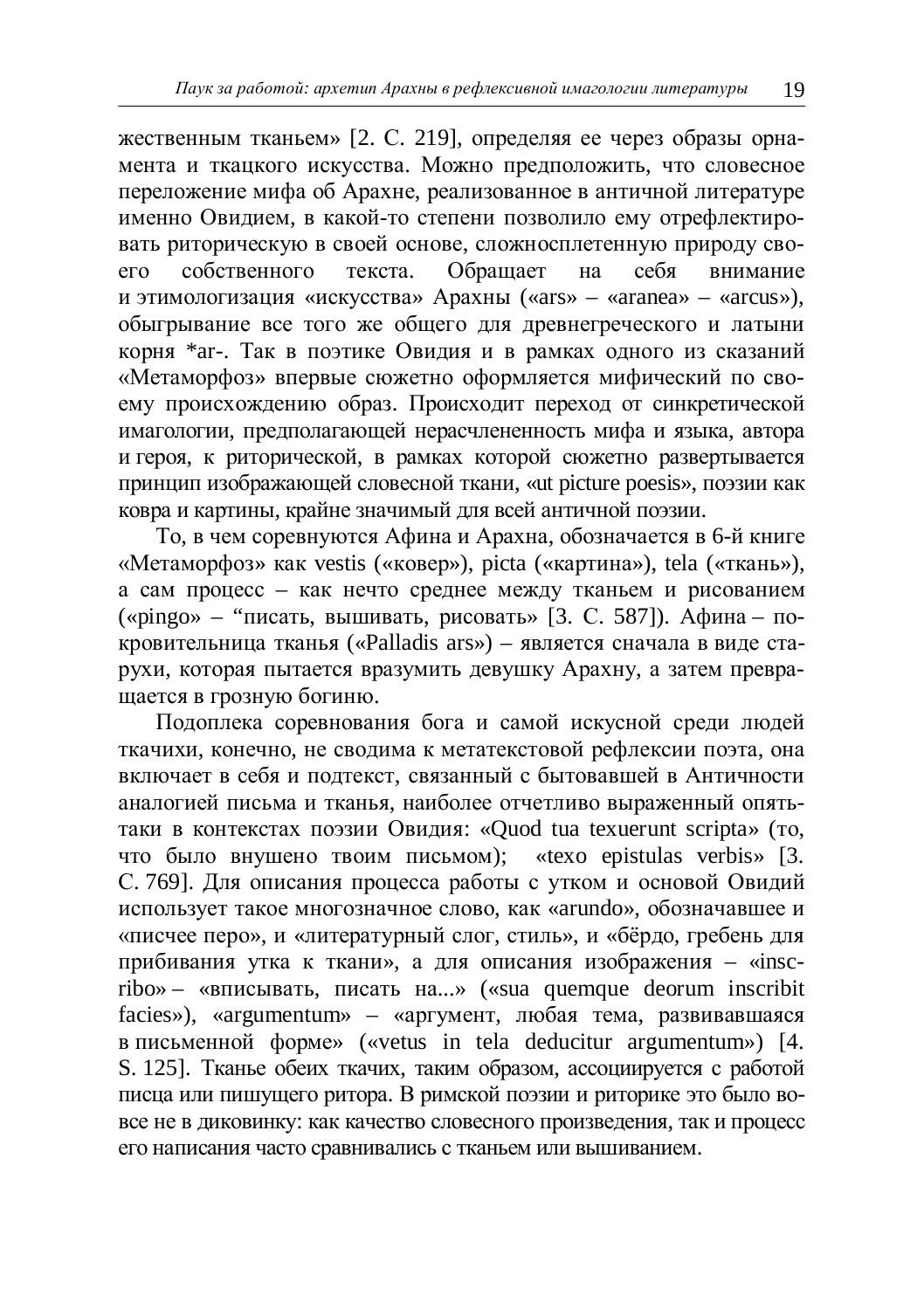На значимость архетипа для мифопоэтики литературы влияет и апхетип божественной ткачихи, где ткань или нить судьбы прядется или ткется женскими божествами (Парками, норнами, Мокошью и т.п.). Кроме того, образно-ассоциативная связь образов пряжи, нити, веревки, вышивки, узора на одежде, искусно сплетенных волос с особой суггестией фольклорно-магических текстов – словесных заклинаний или заговоров, вряд ли подлежит сомнению. В византийской риторической традиции, восходящей к античной поэтике, наиболее распространены метафоры формы как единства словесного плетения и облечения в украшенную одежду: «Многообразноискусные мужи в словесном плетеньи, // Мог бы сказать, изящества в речи как душу вдыхают... И, как достойным весьма покровом блатородное тело. // Мысль многомулрую также они облекают слова- $\mu$ <sub>MH</sub>...» [5. C. 337].

Архетип актуализируется в истории словесности и авторских метаописаниях поэтики в периоды, отмеченные следующими чертами: 1) «вторичностью» стилевых стратегий; 2) доминированием «формы» над «содержанием», предстающей обычно в особой риторической усложенности высказывания – словесного «орнаментализма»; 3) преобладанием авторской стратегии самовыражения над стратегиями репрезентации реальности или следования канонам. В древнерусской литературе это периоды так называемого «второго южнославянского влияния», а позже - воздействия поэтики западнославянского барокко: влияния «гоголевского текста» в русской прозе от раннего Достоевского до А. Белого и, конечно, «плетение словес» •<br>русского младосимволизма и постсимволизма, включая сюда и «са-•••<br>мовитое слово» кубофутуристов; наконец, орнаментальная проза 1920-х гг. и рефлексия отечественной неофициальной словесности в послевоенное время.<br>Авторская рефлексия

архетипа в индивидуальных поэтиках и систематизирующих метаописаниях может быть выражена как последовательность трех сменяющих друг друга стратегий словесности, соотносимых, в свою очередь, с тремя моделями художественного текста. Логика их последовательности восходит к стратегиям утверждения и отрицания сакрального порядка мира, с которыми • соотносится любая авторская модель воображаемого мира. В рамках первой стратегии, восходящей к христианской литургийной риторике, автор использует «сплетенную» словесную форму, «извитое» слово для прославления Бога и созданного им мира. Подобные ме-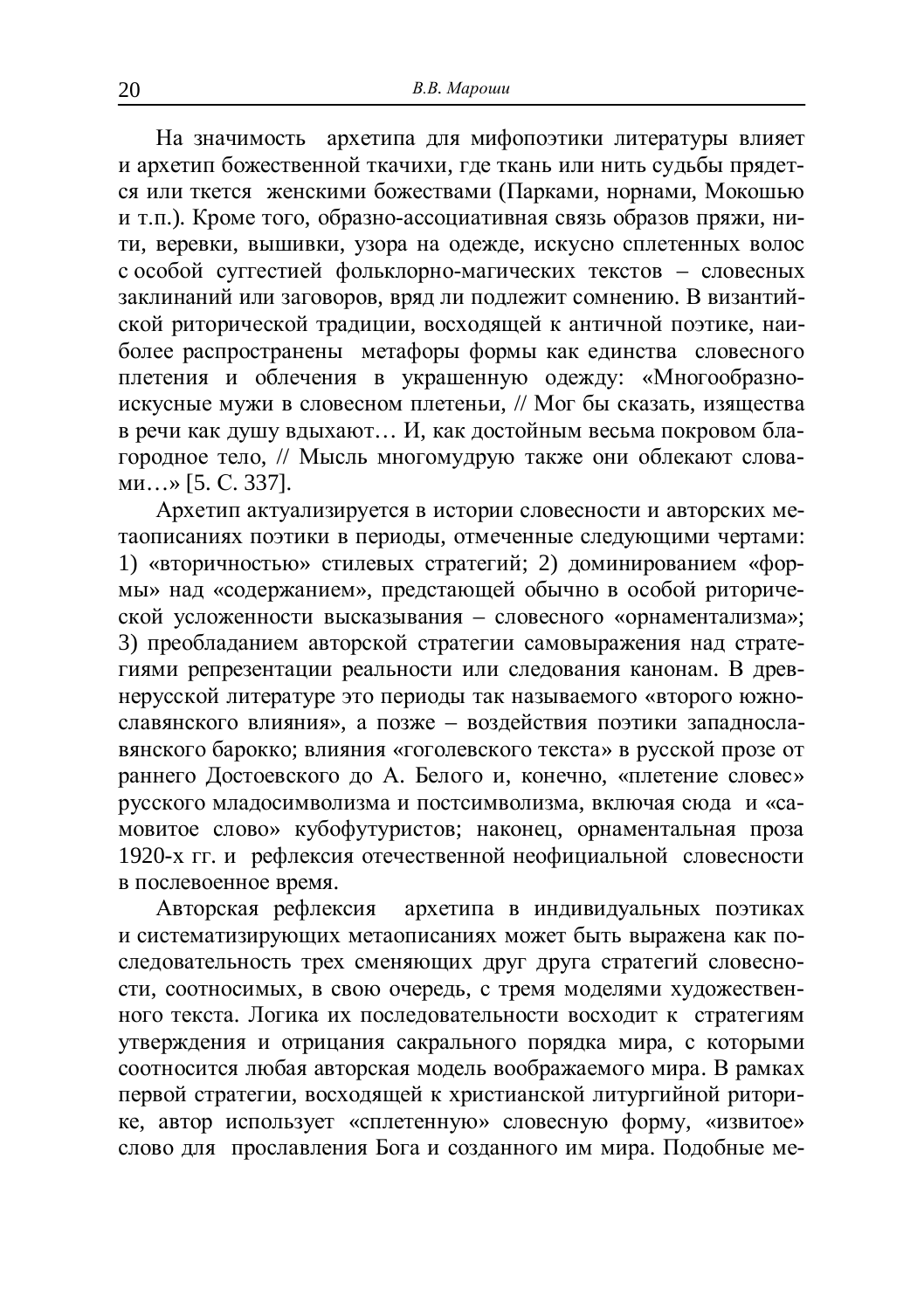тапоэтические метафоры характерны прежде всего для древнерусской книжности – Е. Премулрого, Е. Чуловского, а в Новое время – для «Кубка метелей» А. Белого, поэзии Вяч. Иванова, Н. Клюева. Во второй творческой стратегии автор или герой, опосредующий авторскую рефлексию слова, противопоставляет свое «сплетенное целое» сакральному миропорядку, бросая зачастую вызов «небу», богам или Богу, Власти, любой авторитетной инстанции. Наконец, на третьей стадии подобного «коллективного сознания» литературы автор (или его пишущий герой-медиатор) осознает свой опасный / богоборческий / «демонический» статус, используя метафору паука-чудовища или мировой паутины. Для последней стадии художественной рефлексии характерны стирание антропоморфного, личностно-субъективного начала, метаморфоза Арахны в «отвратительного паука». Литература и ее основа в Новое время – самоутверждающаяся в слове личность осознаются как предельно греховное дело. Антигеройлитератор, как и античная Арахна, может покончить с собой или «воскреснуть» после символической смерти. Рассмотрим все три стратегии более детально.

Напомним, что Арахна – дочь красильщика Идмона. Ее мастерство тканья предполагало, следуя точному подстрочнику Н.А. Куна, как выделку «тканей, прозрачных, как воздух» [6. С. 30], так и разнообразие сплетения ярких цветных нитей в красочные ковры. Если структура христианской литургической риторики восхолит к внутренней форме  $\frac{1}{4}$  «ирмоса» (heirmos – «сплетение»), то житийная риторика Е. Премудрото предполагает тавтологические в своей основе смысловые и звуковые вариации ключевых слов-символов. В красочном орнаменте плетения словес «во славу» святого, сакрального образа-символа сочетается усиленная изобразительность цветообозначений одежды или ткани с лейтмотивной структурой мотивно-тематических, словесных и звуковых повторов. Это, как правило, поэтические тексты или ритмизованная проза. Авторская сверхзадача подобного плетения была осознана A. Белым как воплошение божественного Слова, структурное выражение невыразимого: «...как совместить внутреннюю связь невоплотимых в образ переживаний (я бы сказал, мистических) со связью образов?» [7. С. 252]; «Смысл символов ее становится прозрачней от понимания структуры ее. Для того чтобы вполне рассмотреть переживание, сквозящее в любом образе, надо понимать, в какой теме этот образ проходит, сколько раз уже повторялась тема образа и какие образы ее сопровождали» [7. С. 254].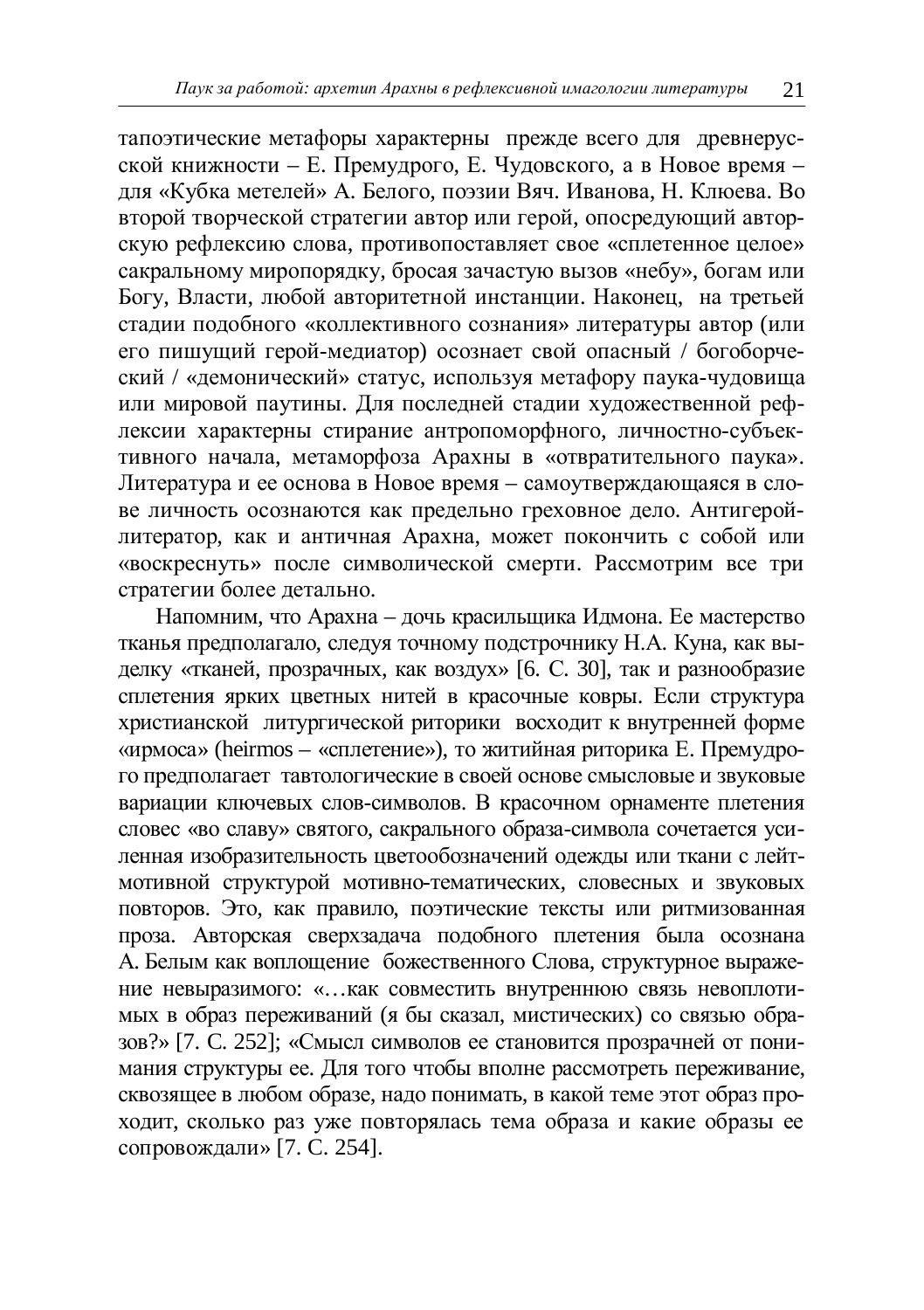Назвав эту саморазвивающуюся структуру тканью («...ткань всей «Симфонии» [7. C. 253]),  $\overline{A}$ . Белый указал на ее мифопоэтические, а не структурные основания. А. Лавров, опираясь на подсчеты З. Юрьевой, заключает: «Тенленция к взаимопроникновению духовного и материального, абстрактных и конкретных понятий зримо сказывается у Белого в выстраивании метафор, апеллирующих к различным тканям и одеждам...; подсчитано, что в тексте четвертой «симфонии» встречается более 200 различных материй (бархат, кружево, шелк, парча, атлас, муар, кисея и т.д.), лишь 25% этих словоупотреблений использовано в прямом значении, а  $75% - B$  переносном. Изощренная образная орнаментика, рождающаяся в бесконечных и безудержных вариациях сравнительно небольшого количества непрестанно возобновляющихся тем и мотивов, растворяет в себе собственно сюжетные элементы и полностью их полчиняет...» [8. С. 31]. Естественно, что уже в первых фрагментах «Симфонии» появляется и метафора паутины, ставшая одним из ее лейтмотивов: «Певучие ленты серебра налетали – пролетали, обволакивали» [7. С. 255 ]; «Вьюга – клубок серебряных ниток – накатилась: ветры стали разматывать.

И парчовое серебро сквозной паутиной опутало улицы и дома.

Из-за заборов встал ряд снежных нитей и улетел в небеса» [7. C. 261].

Не менее ясно избыточность полобной орнаментально-риторической формы осознавал и лревнерусский книжник Е. Премулрый: в «Житии Стефана Пермского» он как бы останавливает поток своих славословий святому явно негативным по смыслу сравнением себя с пауком («паучноточная простирати прядения, акы нити мезгиревыхъ тенет плутати» – «…простирати прядение аки нити мезгиревых тенет плутати» [9. С. 111]). Для Вяч. Иванова видение «вещей в славе» связано прежде всего с образом сплетаемого венка и солнечной ткани: «…алые цветики собирати. // Красные веночки соплетати...» [10. С. 93]; «Цепи ты плетешь из твоих сокровищ, // Вязью золотой ты любимцу вяжешь...» [10. С. 111]; «Ткань ореад – лазурный дым...» [10. С. 114]; «Где ткет любовь меж мраморных Диан // На солнце ткань...» [10. С. 193]. Излюбленные поэтом «венки сонетов» стали наиболее подходящей для литургийного «извития словес» поэтической структуры.

Орнаментальная поэтика сакрализации крестьянского быта в поэзии Н. Клюева и С. Есенина осознана в метафорах прядения, узора, солнечной паутины. «Как бы в стихи, золотые, как солнце, // Впрясть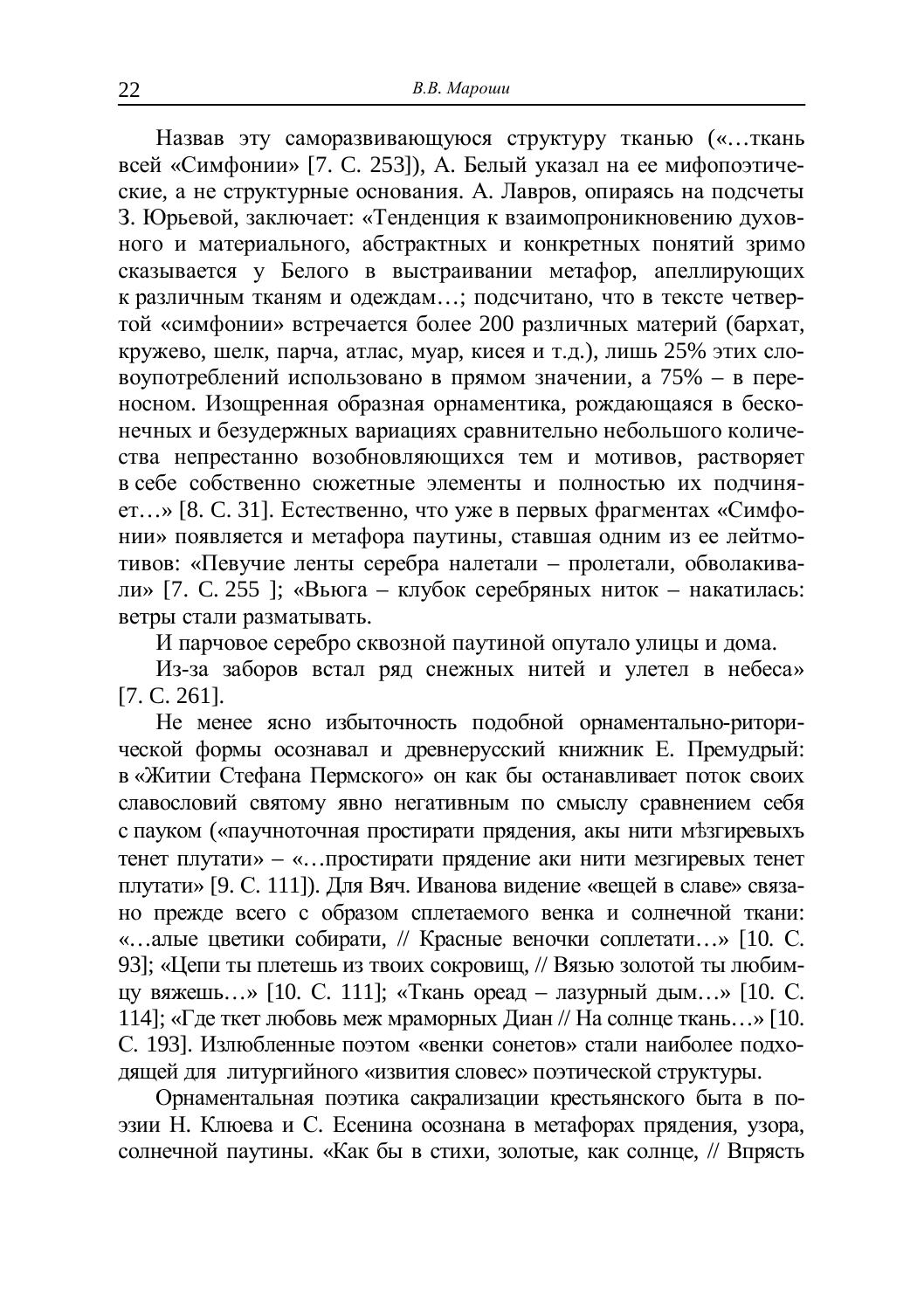волхвованье и песенку ту?» [11. С. 268]; «...и киноварь слов // Выводит vзоры пестрей теремов» [11. С. 276]; «...Словите ворона-тревогу // В тенета солнечных стихов» [11. С. 302] «Я же – в избе и в хлеву // Ткал золотую молву» [11. С. 310] «Мы заставили жить и молиться вокруг себя почти все предметы. Вглядитесь в цветное узорочье наших крестьянских простынь и наволочек» [12. Т. 3. С. 140]; «...через иаковскую лестницу орнамента слова, мысли и образа» С. 154]; «…тот орнамент, который учит уста провожать слова с помазанием» [С. 157].

На сакральное назначение создаваемой словесной структуры в символизме и постсимволизме указывают не только многочисленные цветовые мотивы, но и символы солнца, света, вечности: «Так соборы кристаллов свержизненных // Добросовестный свет-паучок, // Распуская на ребра, их сызнова // Собирает в единый пучок» [13. Т. 1. С. 249]; «Как паук в себе рождает паутину // И, тяжелый, создает воздушность нитей; – // Как художник создает свою картину, // Закрепляя мимолетное событий, – // Так из Вечного исходит мировое – // Многосложность и единство бытия» [14. С. 110]. С другой стороны, влияние «натурализма» с его зооморфностью творца и животного очевидно в раннем программном стихотворении («Я ненавижу свет…») акмеиста О. Мандельштама, где «камень» творчества превращается в «паутину»: «Кружевом, камень, будь // И паутиной стань, // Неба пустую грудь // Острой иглою рань» [13. Т. 1. С. 78]. Соотношение акмеизма и натурализма особенно очевилно в поэзии «адамистов» Нарбута, Зенкевича, Городецкого и в поэтике «адамизма» как конкурирующего с акмеизмом самоназвания литературного направления. Сакрализация самой поэтической речи приводит поэта к е представлению в виде ковра, где собственно авторское начало отступает на второй план перед метафорами текстильной множественности «священных рек» и «текста природы»: «Поэтическая речь есть ковровая ткань, имеющая множество текстильных основ, отличающихся друг от друга только в исполнительской окраске, только в партитуре постоянно изменяющегося приказа орулийной сигнализации.

Она прочнейший ковер, сотканный из влаги, - ковер, в котором струи Ганга, взятые как текстильная тема, не смешиваются с пробами Нила или Евфрата, но пребывают разноцветными – в жгутах, фигурах, орнаментах... Орнамент тем и хорош, что сохраняет следы **своего происхождения, как разыгранный кусок природы»** [13. Т. 2. С. 215]. Итак, самоумаление автора по отношению к сакральному объекту или адресату сплетаемой хвалы (Бог, вечность, природа,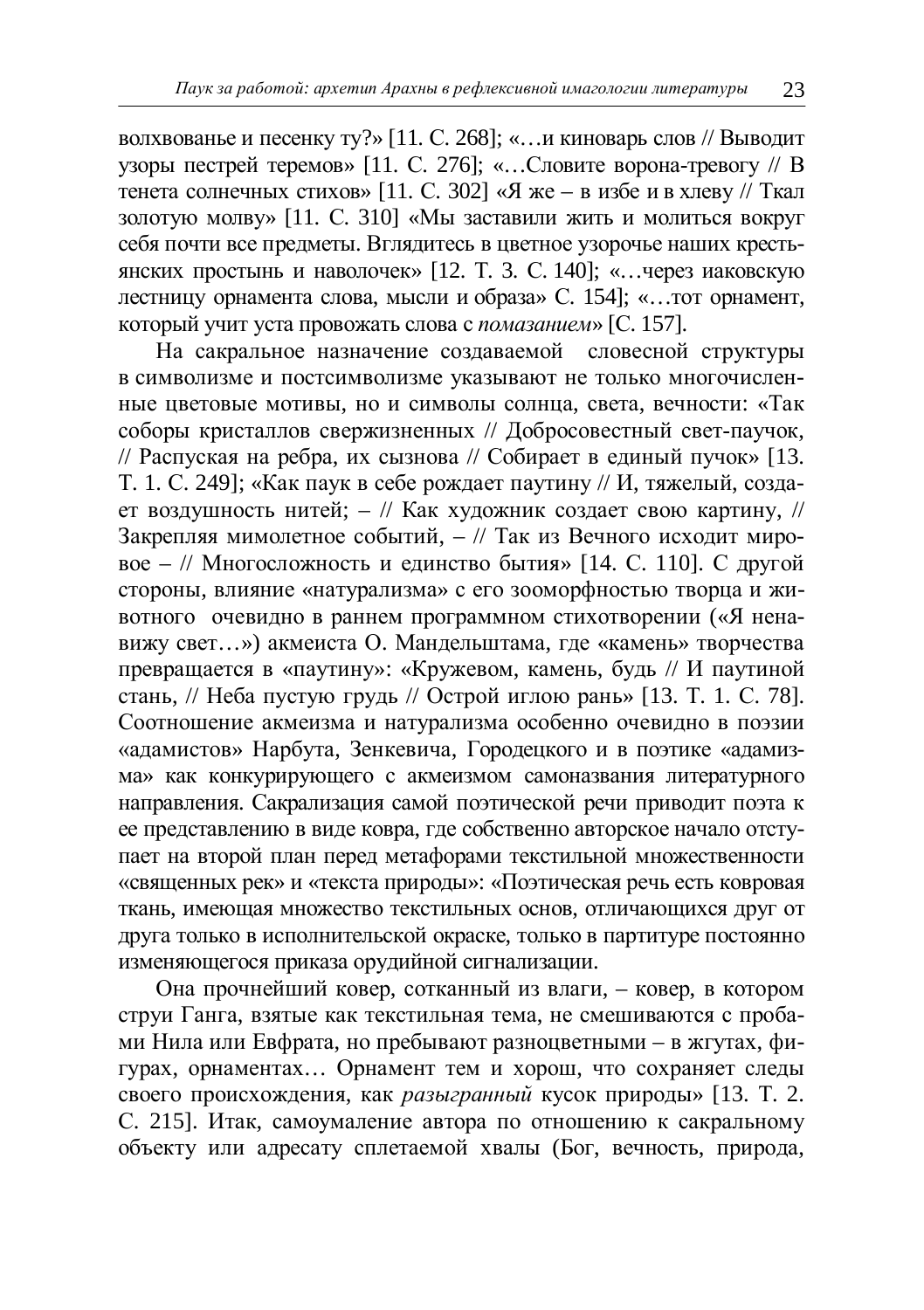крестьянский мир, поэтическая речь) является наиболее важной черъекания и советания и советания и той риторической системы концептуальных метафор слова – тропов нветного ковра, украшенной одежды, орнамента, тканья и плетения. Они указывают на статус искусного «ремесленика слова» («словоткача», по выражению юного, но уже мудрого Пушкина) во славу Божью. На языке дохристанской картины мира это Арахна до поединка с Афиной, до «преступления» той меры, которая положена богами смертному.

Главной стратегией следующей концептуальной системы является самоутверждение, автосакрализация себя в качестве текстильного демиурга. В авторефлексивных высказываниях о модернистской эстетике и поэтике мы находим систему наиболее характерных метатекстуальных метафор («aemula» Арахны с Афиной). Вот характерный фрагмент из письма С. Малларме: «Мне просто хочется сказать тебе, что я только что набросал план всего моего творчества, после того как обрел ключ к самому себе, ключ к своду, или, если хочешь, центр, чтобы не смешивать метафоры, – центр самого себя, где я держусь, словно священный паук, на главных нитях, уже вышедших из моего разума, на их переплетениях я сплету великолепное кружево, уже сегодня я провижу его, оно существует во чреве красоты» [15. С. 138]. Вряд ли случайно эссе известного современного французского поэта J.M. Maulpois названо им «Stéphane Mallarmé, Portrait du poète en araignée» («Стефан Малларме, портрет поэта в паутине»).

<del>у</del><br>Акцент на включении в символистский текст «мира вешей», «не-я» приводит к использованию метафорики текста в противоположном **CMHCЛЕ СОПРИКОСНОВЕНИЯ ПОЭТИЧЕСКОГО «Я» ЧЕРЕЗ ТЕКСТ (ПАУТИНУ, СЕТЬ)** с миром. Русский поэт-символист, которого часто сравнивают с Малларме. Иннокентий Анненский в важнейших для себя статьях («Что такое поэзия?» и «О современном лиризме») употребляет эти метафоры как репрезентации истинного «символа» как образа связи миров: «С одной стороны – я, как герой на скале, как Манфред, демон; я политического борца: с лругой я. т.е. кажлый, я ученого, я, как луч в макрокосме; я Гюи де Мопассана и человеческое я, которое не ищет одиночества, а напротив, боится его; я, вечно ткущее свою паутину, чтобы эта паутина коснулась хоть краем своей радужной сети другой, столь же безнадежно одинокой и дрожащей в пустоте паутины; не то я, которое противопоставляло себя целому миру, будто бы его не понявшему, а то я, которое жадно ищет впитать в себя этот мир и стать им, делая его собою» [16. С. 206]; «Героическая легенда, романтическое самообожа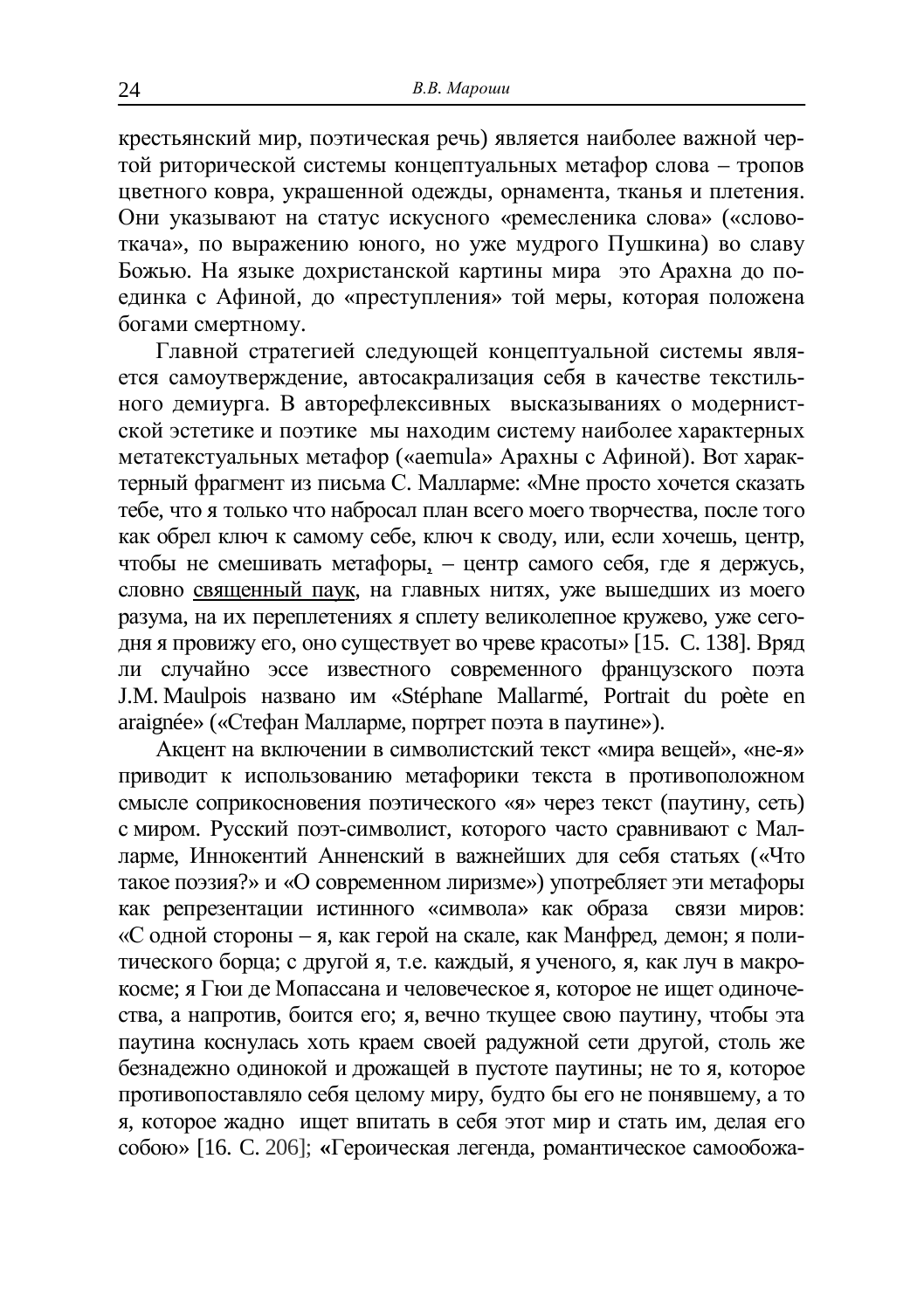ние, любовь к женщине, к богу, сцена, кумиры – все эти силы, в свою очерель, властно сближали и сближают слово с образом, заставляя поэта забывать об исключительной и истинной силе своего материала. слов, и их благороднейшем назначении – связывать переливной сетью символов я и не-я, гордо и скорбно сознавая себя средним – и притом единственным средним, между этими двумя мирами. Символистами справедливее всего называть, по-моему, тех поэтов, которые не столько заботятся о выражении я или изображении не-я, как стараются усвоить и отразить их вечно сменяющиеся взаимоположения» [16. С. 338–339].

ъ<br>Магический «текст» дает своему создателю власть над замкнутым локусом пространства, над его фрагментом или его неограниченно большой частью, маг становится центром и генератором сплетаемого текста, хозяином времени. Суггестивные эффекты такого «текста» доминируют над «смыслом» и линейностью. Подобную развернутометафорическую текстильность «телесного» мы видим в романе «Серебряный голубь» А. Белого: в ворожбе сектанта Кудеярова магическое слово превращается в сплетаемые волосы / светоносную паутину: «... дик и грозен лик столяра; дико и грозно в избе; странно натягивается здесь воздух между предметами, как силы духовной некая ткань; и ткань светится, потрескивает: искры по комнате, трески сухие, бегут огоньки, будто паук, светлую выпрядающий из себя паутину...

... будто от хворой его груди к цепким пальцам пристают света кулельные волоса... быстро-быстро ее его заволакивают паутиной ɪɭɤɢ… ɫɬɨɥɹɪɨɜɫɤɚɹ ɩɚɭɬɢɧɚ ɦɨɥɢɬɜ, ɡɚɬɤɚɧɧɵɯ ɫɨɥɧɰɟɦ ɢ ɬɶɦɨɣ в один воздушный ковер; странный невидимый вид: душа столяра вытекает наружу паутинными нитями, светами, пламенами...

Все то, как во сне, теперь проносится в Матрене; вся она в световой, жаркой сети; а зеленые угли над ней льют ведра света, крючковатые пальцы плетут золотую нить...

<...> вот оплетает он предметы льющейся из себя светоносной тканью, бормочет: руку положит на стол и вновь от стола отойдет; от стола за ним протянется нить, ту он протянет нить и к окну, и к лампаде, и к красному своему углу; паук заплетает всю комнату паутиной; всюду теперь сверканье тысячи нитей, поблескиванье, миганье – нитей тончайших, светлейших, – нитей потрескиванье: золотая, страшная канитель; все те из столяра выпряданные нити сходятся к столяру же... а он, сидючи в углу, быстро перебирает руками, и быстро, будто лапками перебирает нити паук» [17. С. 210]. По-видимому, во временной точке кульминации Серебряного века рефлексивные метафоры слова Баль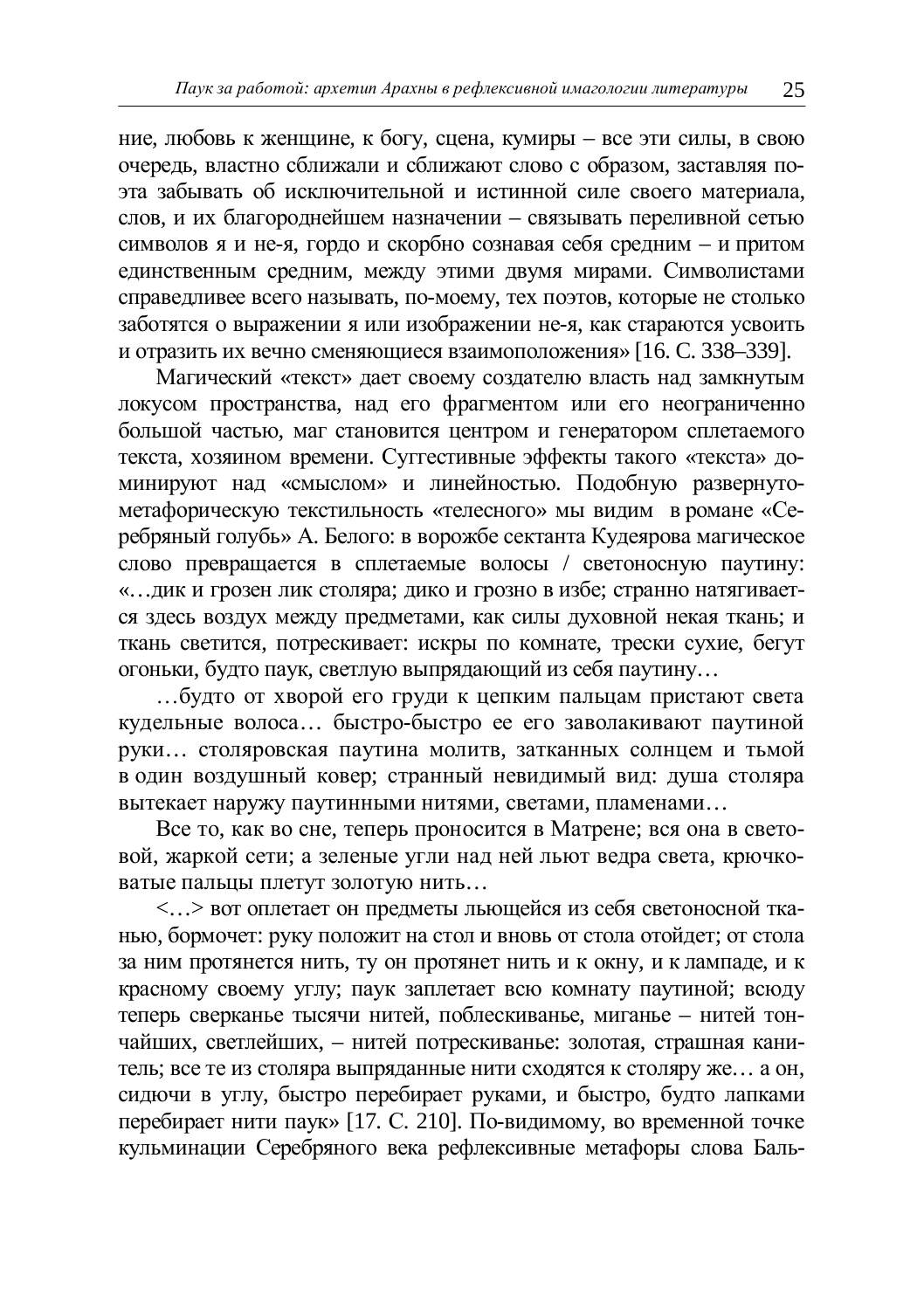монта и Белого воспринимались уже как банальные клише, поскольку в паролии А. Оцупа «Налоели все тонкости», написанной в 1913 г., эта обшемодернистская «мания» текстильного усложнения словес выявлена наиболее глубоко: «Я хочу жить попроще. Попроще. Попроще // Не хочу я сучить светозарные нити» [18. С. 674].

Во второй половине XX в. конфликтные отношения литературного андеграунда с властью и любой авторитарной инстанцией могут привести к актуализации роли Арахны как метафор самодостаточной формы и «идиостиля». Один из самых «рефлексирующих» поэтов русского неофициального искусства конца XX в. – поэт и критик Михаил Айзенберг – осознает роль демиурга в андеграунде именно в уподоблении его пауку-Арахне: «На первом этапе основная залача стиля – выявление и демонстрация самого себя. Он предельно избирателен по отношению к содержанию, к материалу и пропускает только то, что строит форму. Автор превращается в паука, вытягивающего бесконечную нить; он Арахна, но не Парка. Композицией занимаются другие инстанции. Проблема законченности целиком в их руках.

На первой же стадии стиль, т.е. личная поэтика, стремится к образованию своего языка, к отрыву от обычной (и бытовой, и литературной) речи и замыканию этой выделенности» [19. С. 17].

Если отвлечься от обширнейшего «гоголевского» первотекста, то тогда типологически близкую модернизму прецедентную метафору создания уелиненным субъектом всеохватывающей «мировой паутины» следует искать в авторефлексии персонажа-мечтателя Достоевского. С одной стороны, паутина как художественная деталь - часть его бытовой обстановки: «Два вечера добивался я: чего недостает мне в моем углу? отчего так неловко было в нем оставаться? – и с недоумением осматривал я свои зеленые закоптелые стены, потолок, за**евшанный паутиной, которую с большим успехом разводила Матре**на <...> Я даже вздумал было призвать Матрену и тут же сделал ей отеческий выговор за паутину и вообще за неряшество; но она только посмотрела на меня в удивлении и пошла прочь, не ответив ни слова. так что паутина еще до сих пор благополучно висит на месте» [20. Т. 2. С. 154]; «...паутина еще до сих пор благополучно висит на месте» [Там же.]; «…паутины развелось еще больше» [Там же. С. 202].

Вместе с тем в его литературоцентричном воображении («Я создаю в мечтах целые романы» [20. Т. 2. С. 160]) внешние впечатления используются в качестве строительного материала, и здесь на первый план выходит тропеический смысл паутины-ткани как порождающей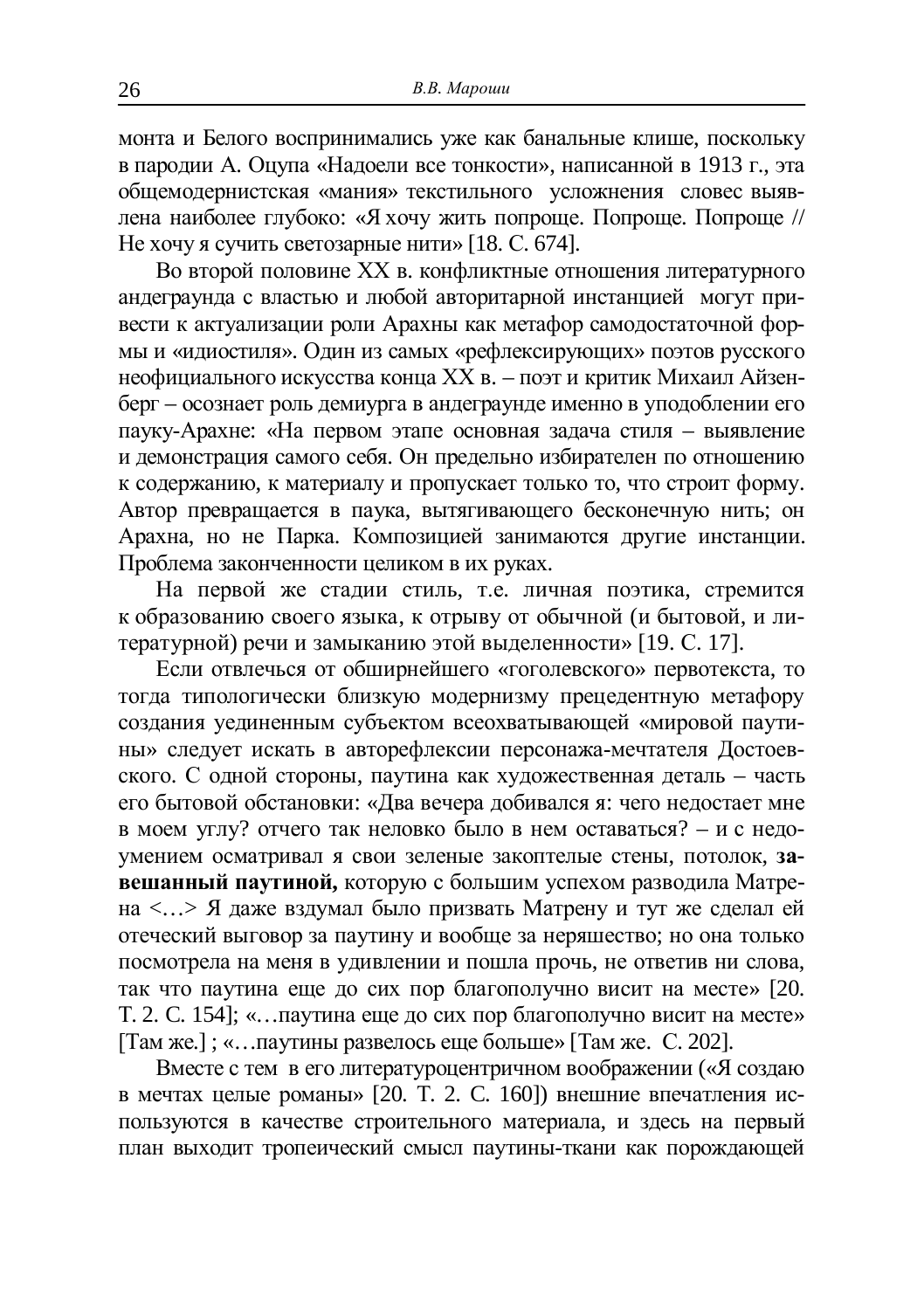имагинативной модели. Это уже «золотая», священная ткань («богиня фантазия»), которая изображает деятельность внутреннего мира героя. претендующего на авторство: «Теперь «богиня фантазия» (если вы читали Жуковского, милая Настенька) уже заткала прихотливою рукою свою золотую основу и пошла развивать перед ним узоры небывалой, причудливой жизни...»[20. Т. 2. С. 169]; «Но все та же фантазия подхватила в своем игривом полете и старушку, и любопытных прохожих, и мужичков, запрудивших Фонтанку (положим, в это время по ней проходил наш герой), заткала шаловливо всех и всё в свою канву, как **мух в паутину**, и с новым приобретением чудак уже вошел к себе в отрадную норку» [20. Т. 2. С. 170].

В поздних романах Достоевского мечтатель трансформируется в преступника – состоявшегося или несостоявшегося «литератора». Признание Раскольникова («Я тогда, как паук, к себе в угол забился»  $[20. T. 6. C. 395]$  в свернутом виде повторяет пространственный с<br>«угол» мечтателя «Белых ночей». Процесс демонизации литературного архетипа приводит к появлению паука-чудовища или множества пауков как символической альтернативы вечности и образу Христа: «– А что если там одни пауки или что-нибудь в этом роде, – сказал он вдруг» [Там же. С. 272]; «…одна комнатка, эдак вроде деревенской бани, закоптелая, а по всем углам пауки, и вот и вся **вечность**» [Там же.]; «Но мне как будто казалось временами, что я вижу в какой-то странной и невозможной форме, эту бесконечную силу, это глухое и всесильное существо. Я помню, что кто-то будто бы повел меня за руку, со свечкой в руке, показал мне какого-то огромного и отвратительного тарантула и стал уверять меня, что это то самое темное, глухое и всесильное существо...» [20. Т. 8. С. 411]. В «Бесах» совратителю Ставрогину уже сопутствует мотив паучка («Надо мною жужжала муха и все садилась мне на лицо. Я поймал, подержал в пальцах <...> Затем взял книгу, но бросил и стал смотреть на крошечного красненького паучка на листке герани и забыл- $\cos \theta$  = 120. T. 7. C. 650 l, a ero жертве – левочке Матреше и ее бытовому пространству – шитья («Жена ...что-то разрезывала и сшивала из старого в новое» [20. Т. 7. С. 643]; «Матреша сидела в своей каморке... и что-то копалась с иголкой» [Там же.]).

Таким образом, в поздних романах Достоевского архетипическая метафора раздваивается: демонический ореол придается мужскому персонажу-«сочинителю», потенциальному «гордецу» и преступнику, а мотив шитья – женскому, потенциальной жертве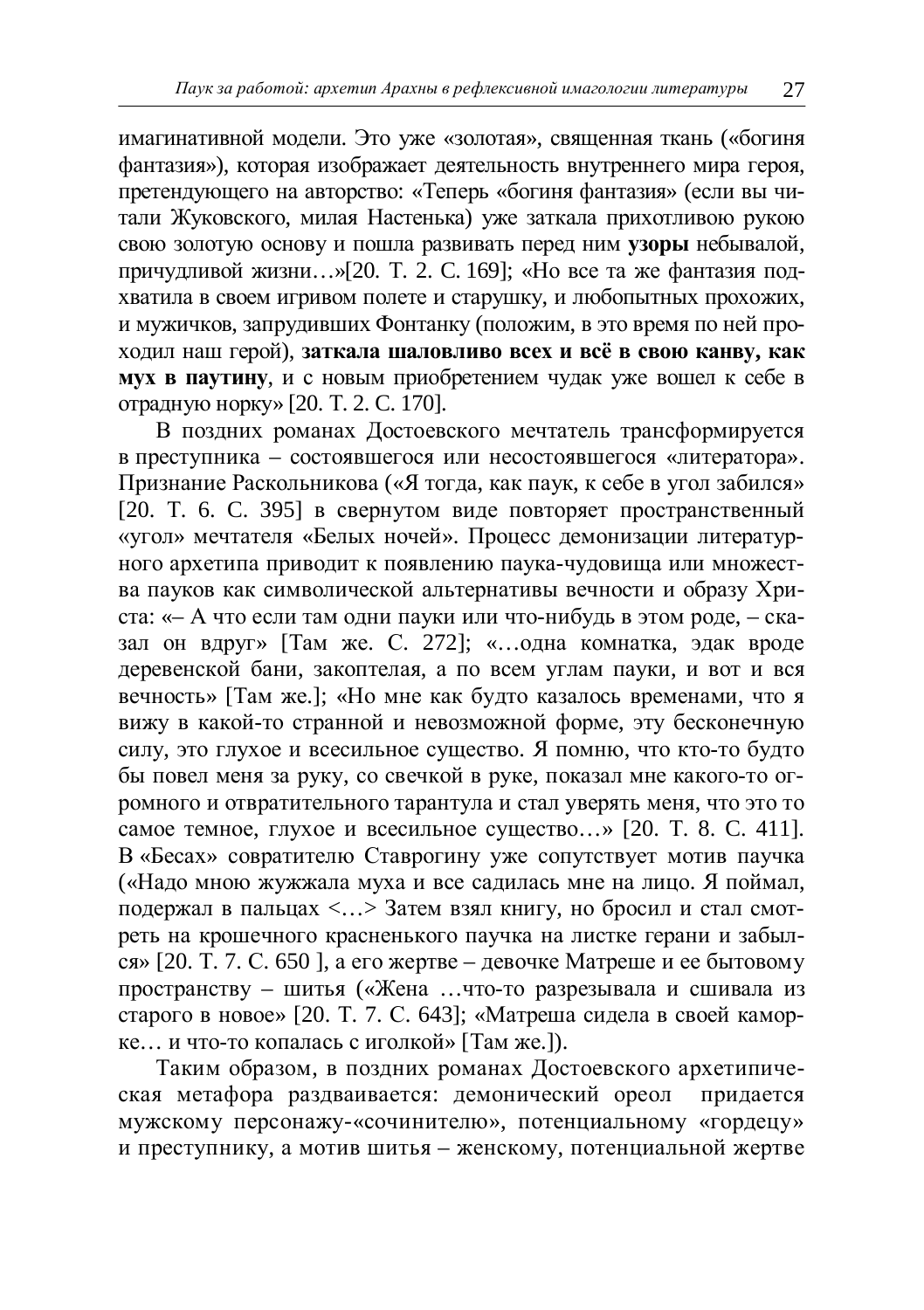(Лизавета, Матреша). Модернисты подхватывают образ Достоевского. Так рождаются «Волосатик» А. Белого, его цикл «Паутина» с отвратительным героем-горбуном, многочисленные «арахнилы» романов «Петербург» и «Москва» и вполне оригинальный Мефи-• стофель-Арахна (стихотворение «Искуситель» сначала было названо «Мефистофель»).

Итак, во второй, протомодернистской и модернистской фазе актуализации архетипа как метатекстуальной метафоры внетекстовое время и пространство становятся частью воображаемого и «тексто- $\overline{B}$ ого» пространства, созданного суверенным субъектом – автором или героем, который претендует на статус «автора». В рамках христианской культуры неизбежна демонизация образа Арахны и самой метафоры, которая разветвляется на собственно текстильную (шитье и пряжа) и демоническую.

Однако архетип осознавался и в рамках совершенно иной художественной парадигмы, предшествующей модернизму, - поэтике натурализма. Так, английский писатель второй половины XIX в. Джордж Роберт Гиссинг имеет прочную репутацию «натуралиста», изображавшего жизнь городской бедноты, бродяг, нищей литературной богемы. Кажется, что новелла «Дом в тенетах» («The House of Cobwebs») полностью соответствует этой репутации: бедный начинающий литератор Голлторп (Goldthorpe) и временный хозяин разваливающегося и запушенного дома Спайсер (Spicer).

На самом леле хозяевами лома оказываются пауки, во множестве обитающие в нем: «...it's the spiders who are the real owners of these houses. When I go away, they'll be pulled down; they're not fit for human habitation. Only the spiders are really at home here, and the fact is, sir, I don't feel I have the right to disturb them. As a man of imagination, Mr. Goldthorpe, you'll understand my thoughts!» [21]. Связь паука и прядения в английском языке не менее наглядна, чем в древнегреческом: так, английское spin – …прясть, сучить; прясть, плести (о пауке) [22. С. 1189], spider – паук [22. С. 1188]. В имени одного из героев – Спайсера (Spicer), очевиден корень Spi–, который в аспекте поэтической этимологии связан не только с spice (spi-ce – специя, пряность [22. С. 1188]), но и, возможно, spi- – от приведенного выше spin – …прясть, сучить; прясть, плести (o пауке) [22. С. 1189].

В дискурсе повествования связующим между «пауками» и «начинающим писателем» становится лексема work, обозначающая как работу пауков («the work of the spider»), так и творческий продукт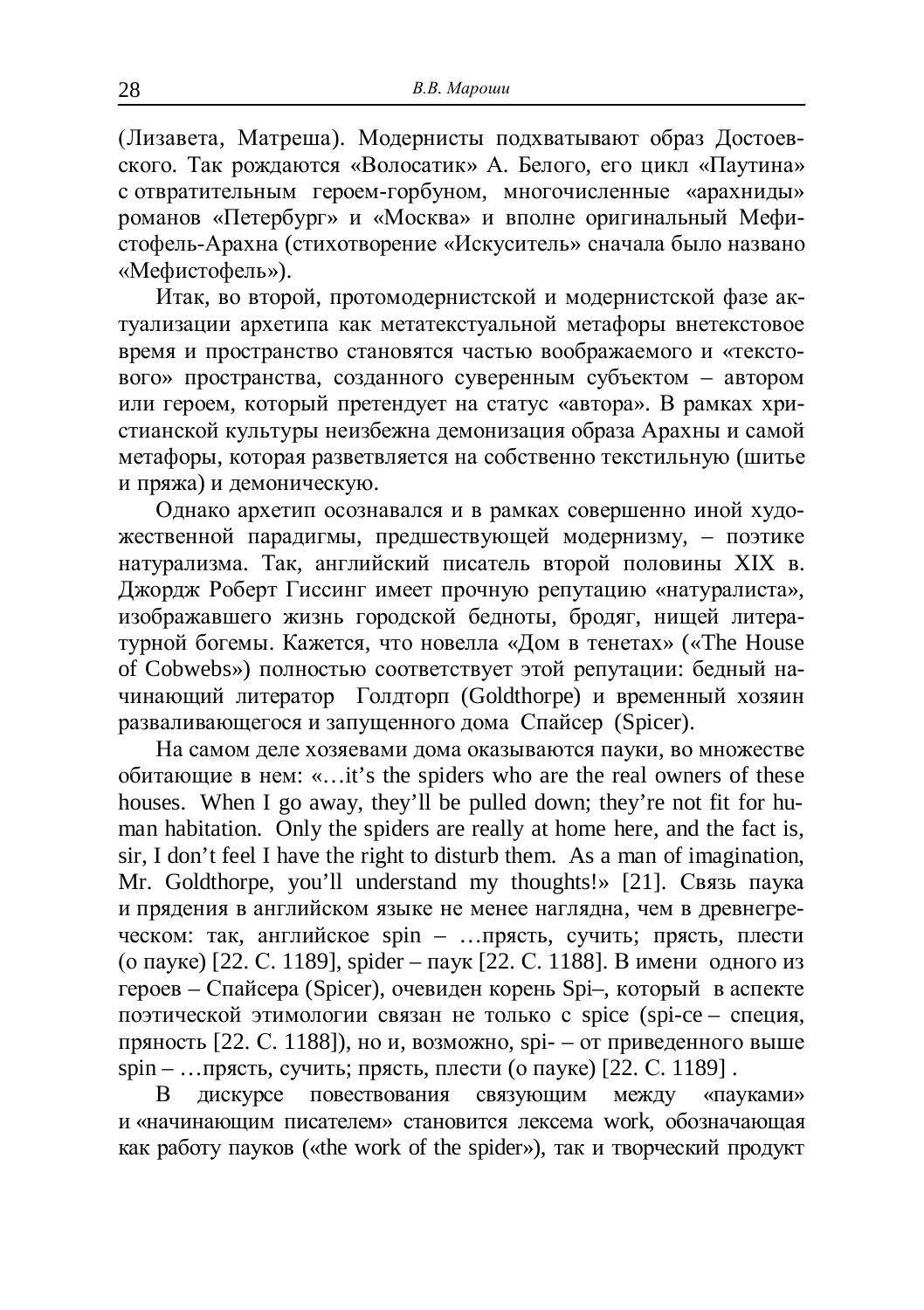персонажа-писателя и сам процесс работы над рукописью: «The window was over-spun with cobwebs, thick, hoary; each corner of the ceiling was cobweb-packed; long, dusty filaments depended along the walls. <...> Here again **the work of the spider** showed thick on every hand» [21]; «Not indiscreet, Goldthorpe soon became aware that he had better talk as little as possible **of the work** which absorbed his energies» [21]; «…but the young man preferred to explain his illness by **overwork.** Это слово выделено ɤɭɪɫɢɜɨɦɢ ɚɜɬɨɪɨɦɜɪɟɱɢɋɩɚɣɫɟɪɚ «And you think the *work* will soon be finished, sir? <…> «But the *work* what news of the *work*? <…> The **work** was composed under my roof, my own roof, sir! Did I not tell you to take heart?» [21]. Очевиден и параллелизм процесса работы над книгой и  $\langle 0 \rangle$   $\langle 0 \rangle$   $\langle 0 \rangle$   $\langle 0 \rangle$  avake before getting up, eager to finish his book, yet dreading the torrid temperature of his room, which made the brain sluggish and the hand slow, Goldthorpe saw how two or three energetic spiders had begun to spin webs once more at the corners of the ceiling; now and then he heard the long buzzing of a fly entangled in one of these webs. The same thing was happening in Mr. Spicer's chamber. It did not seem worth while to brush the new webs away» [21].

Вдобавок Спайсер оказывается внимательным и страстным читателем, пусть и с весьма старомодными вкусами и с небольшой библиотекой: «Knowing these books very thoroughly, Mr. Spicer sometimes indulged in a quotation which would have puzzled even the erudite. His favourite poet was Cowper, whose moral sentiments greatly soothed him. He spoke of Byron like some contemporary who, whilst admitting his lordship's genius, felt an abhorrence of his life. He judged literature solely from the moral point of view, and was incapable of understanding any other. Of fiction he had read very little indeed, for it was not regarded with favour by his parents. Scott was hardly more than a name to him. With these intellectual characteristics, Mr. Spicer naturally found it difficult to appreciate the attitude of his literary friend, a young man whose brain thrilled in response to modern ideas, and who regarded himself as the destined leader of a new school of fiction» $21$ . Ero читательский девиз – «ни дня без строчки» («I haven't had very much time for reading, but my motto, sir, has been *nulla dies sine linea*»[21]). Он с восхищением и трепетом относится к занятиям Голдторпа.

В повествовании помимо линии совместной жизни под одной крышей двух бедняков формируется другая, имплицитная линия «метатекста», связанного с литературной работой, творчеством, осознаваемым как «работа паука». Характерно, что после завершения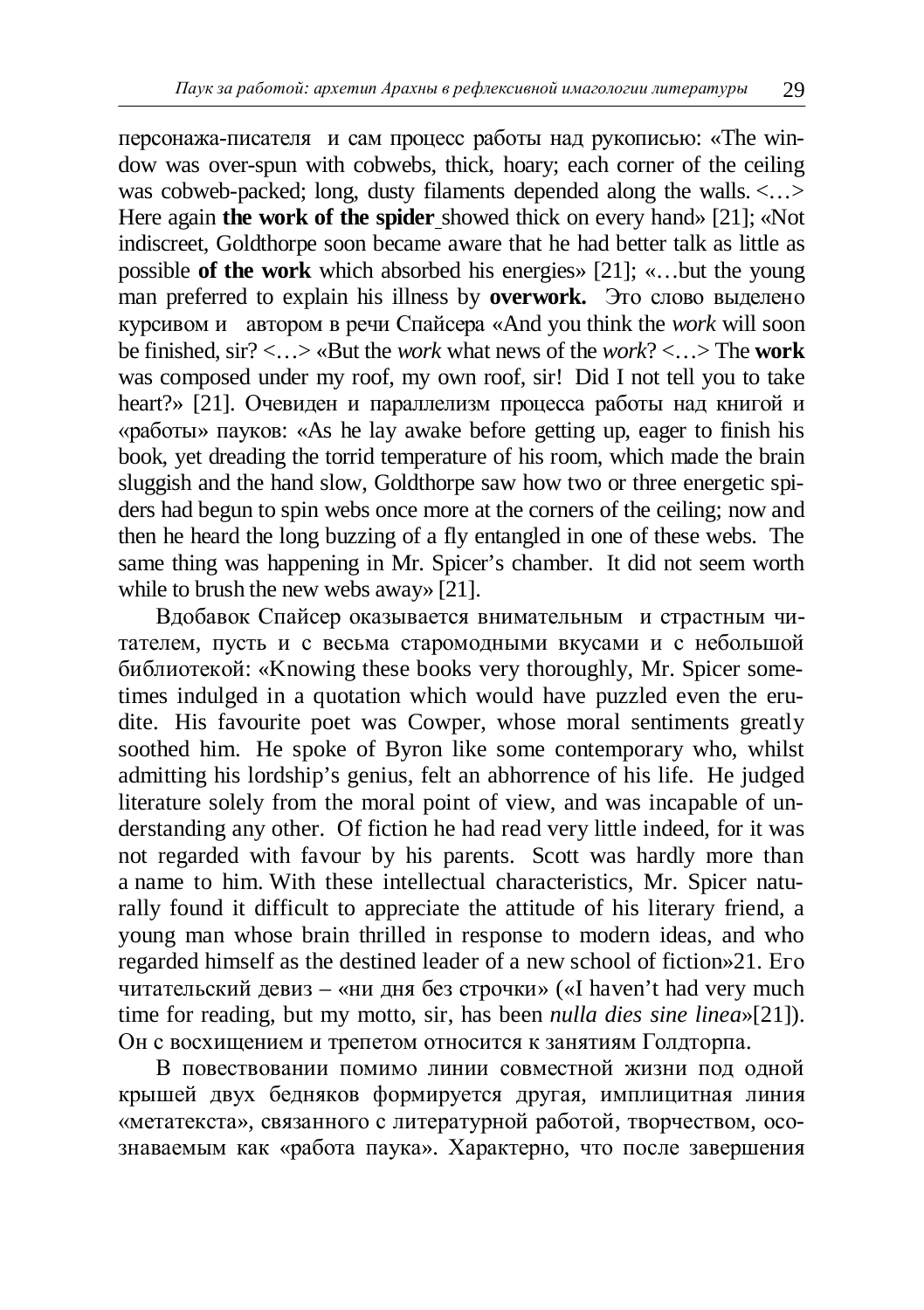работы Голдторпа начинают мучить кошмары, и он покидает дом ъ<br>неизменно дружелюбного к нему Спайсера. Трудно определить. входило ли явное или скрытое сравнение творчества литератора и работы пауков в интенцию Гиссинга. «Натурализм» как художестɜɟɧɧɚɹɩɚɪɚɞɢɝɦɚɩɪɟɞɩɨɥɚɝɚɟɬɢɦɨɬɢɜɵ «ɛɢɨɩɨɷɬɢɤɢ», ɝɞɟɞɨɬɨɥɟ возвышенный творец предстает зооморфным существом.

Логично, что следующим шагом, синтезирующим модернистскую и натуралистскую рефлексию, станет постмодернистская редукция чрезмерно усилившейся в модернизме роли творящего субъекта в анонимном и безграничном тексте-дискурсе, своего рода гедонистская физиология текстопорождения: «Говоря ныне об этой ткани, подчеркиваем идею порождения, согласно которой текст создается, вырабатывается путем нескончаемого плетения множества нитей: заблудившись в этой ткани (в этой текстуре) субъект исчезает подобно пауку, растворенному в продуктах собственной секреции, из которых он плетет паутину. Если бы мы были неравнодушны к неологизмам, то могли бы делить теорию текста как гифологию («гифос» означает «ткань» и «паутина» [23. С. 515]. В деконструктивистской метафоре текстопорождающего письма автор превращается в животное, отчужденное к тому же от сплетенной им паутины текста: «Он (Поль Валери. – *В.М.*) думал, что возможность текста жить множеством времен и жизней может быть просчитана. Я говорю "может быть просчитана": подобный умысел может быть меха- $\overline{h}$  изирован в мозгу автора лишь в том случае, если поместить его. подобно пауку, затерянным в углу своей паутины, дистанциированным от нее. Очень скоро паутина становится безразличной к своему ЖИВОТНОМУ-ИСТОЧНИКУ, КОТОРЫЙ МОЖЕТ ПРЕСПОКОЙНО УМЕРЕТЬ, ТАК и не поняв, что произошло. Некоторое время спустя другие животные придут повиснуть на нитях, пытаясь выпутаться из них и размышляя о первосмысле ткани, то есть о текстовой ловушке, которая управляет сама собой. Это называют письмом. Оно просчитывает  $\overline{\text{ch}}$ амо себя. Валери это знал и возврашался к нему, к этой огромной картонной паутине, буквально носящей его подпись...» [23. Р. 331].

В теоретических построениях западных постмодернистов обнаружился очевидный парадокс: с одной стороны, текст описывается ими как визуально, тактильно ощутимое сложно переплетенное пространство, сотканное из множества нитей (и эти образы постоянно использовались Бартом и Деррида), с другой – текст – это не вещь, а смысловое поле, метафора подвижных интерпретаций. Из этого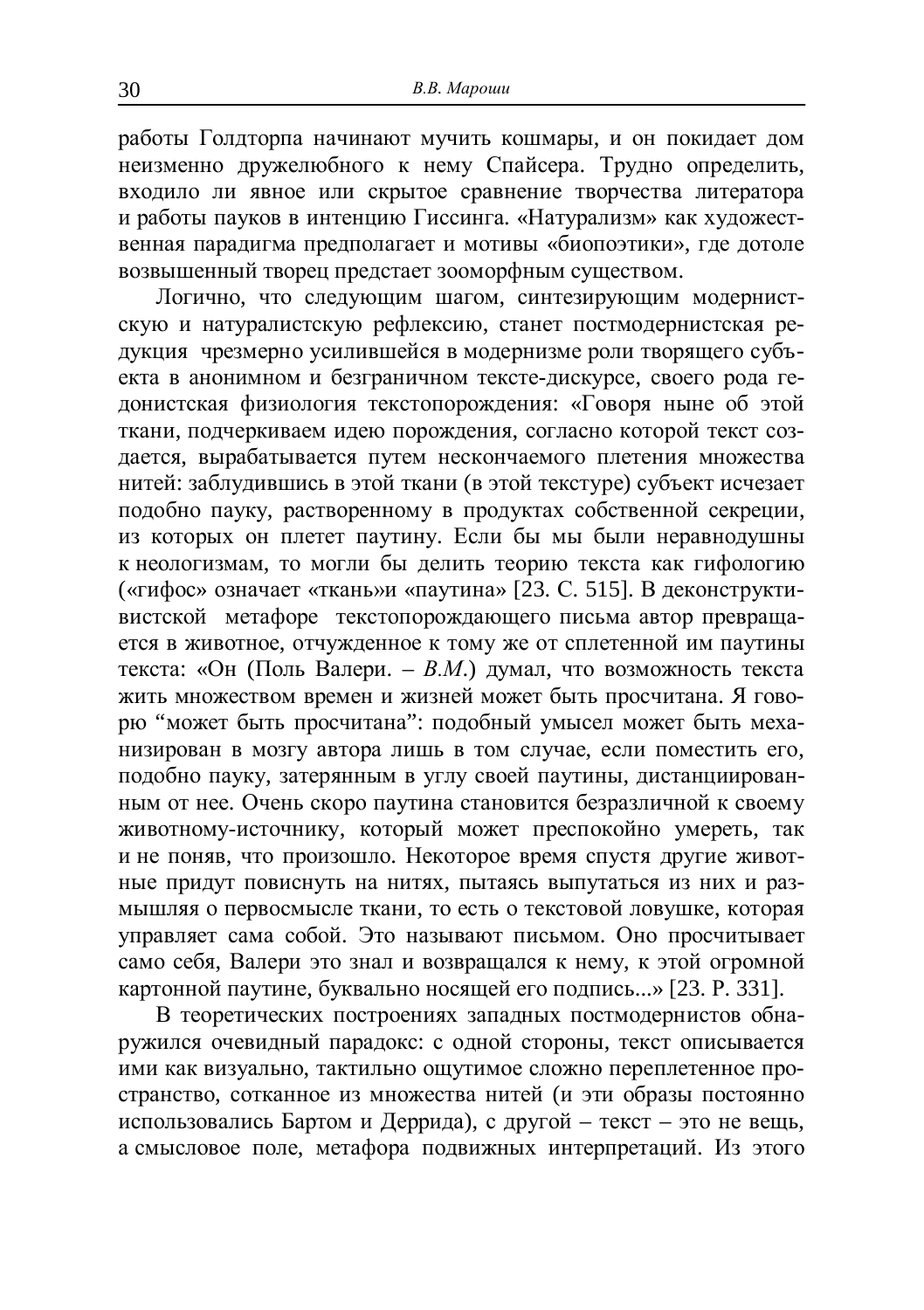неразрешимого тупика и вывела постмодернизм метафора паутины, вель послелняя почти имматериальна, незаметна, в ней нет антропоиентризма, который есть в продукте ткача, мастера. Появляется искушение заменить уникальный, хорошо слеланный авторский текст бескачественной анонимной паутиной необъятного размера. Арахну – арахнами. История, рассказанная Овидием, имела продолжение, но постмодернистская арахна осталась лишь метатекстуальной метафорой, ни с одним современным автором не случилось печальной кафкианской метаморфозы. Однако разрастание «всемирной паутины» позволяет воспринимать эту метафору не только как знак уходящей в прошлое литературной рефлексии, но и как весьма выразительный символ актуальной культуры.

Таким образом, использование тропа и персонажного образа паука в разных художественных системах, в разные литературные эпохи и в разных национальных литературах подтверждает наше предположение о существовании творческого архетипа, восходящего к раннему этапу рефлексивного традиционализма, когда он сменяет синкретическую словесность в античной литературе.

#### $J$ *umepamypa*

1. Вейсман А.Д. Греческо-русский словарь. М., 1991.

2. *Гаспаров М.Л.* Овидий в изгнании // Овидий Публий Назон. Скорбные элегии. Письма с Понта. М., 1978. С. 189-225.

3. Дворецкий И.Х. Латинско-русский словарь. М., 1986.

4. *Ovidius* Publius Nase. Metamorphoses. Leipzig, 1977.

5. *Бычков В.В.* Малая история византийской эстетики. Киев, 1991.

6. *Кун Н.А.* Легенды и мифы Древней Греции. Ростов н/Д, 2005.

7. *Белый А.* Симфонии. Л., 1991.

8. *Лавров А.В.* У истоков творчества Андрея Белого («Симфонии») // Белый А. Симфонии. Л., 1991. С. 5–36.

9. Житие Стефана, епископа Пермского, написанное Епифанием Премудрым. СПб., 1897.

10. *Иванов В.И.* Стихотворения. Поэмы. Трагелия. СПб., 1995. Т. 1.

11. *Клюев Н.* Избранное. СПб., 1998.

12. *Есенин С.А.* Собрание сочинений в 3 т. М., 1970.

13. Мандельштам О.Э. Сочинения: в 2 т. М., 1990.

14. *Бальмонт К*. Избранное: Стихотворения. Переводы. Статьи. М., 1990.

15. Малларме С. Письма к друзьям (об искусстве поэзии // Лит. учеба. 1991. № 5. C. 132-141.

16. Анненский И. Книги отражений. М., 1979. (Литературные памятники).

17. *Белый А.* Избранная проза. М., 1988.

18. Оцуп А. Надели все тонкости... Русская поэзия «серебряного века», 1890-1917: Антология. М., 1993. С. 674.

19. Айзенберг М. Вместо предисловия // Дело №. М., 1991. С. 5–21.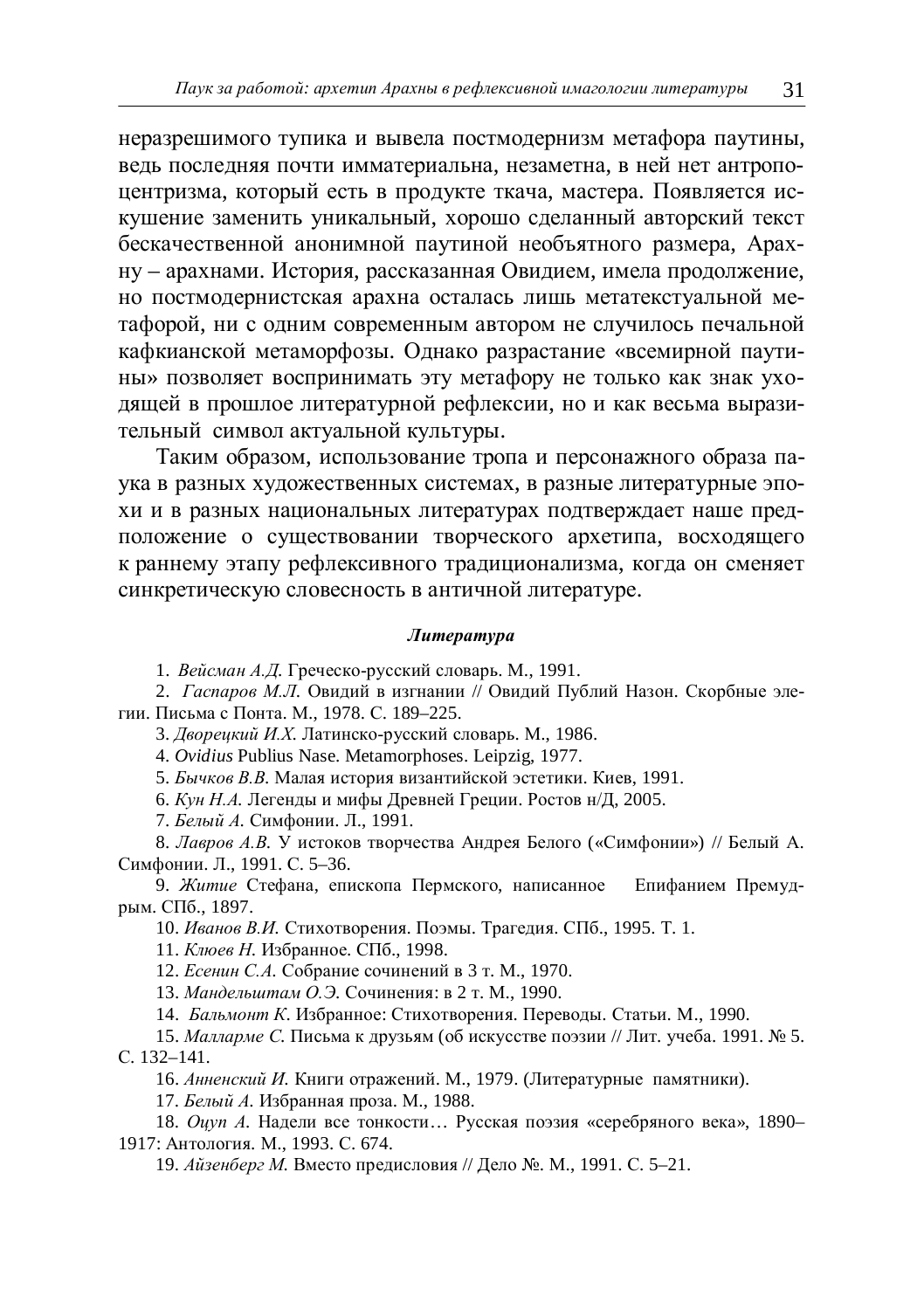20. Достоевский Ф.М. Собрание сочинений: в 15 т. Л., 1987-1993.

21. *Gissing George*. The House Of Cobwebs [Электронный ресурс]. URL: <http://www.readcentral.com/chapters/George-Gissing/The-House-of-Cobwebs/004.>(дата обращения: 10.01.2012).

22. *Мюллер В.К.* Большой англо-русский словарь. Екатеринбург, 2007.

23. *Барт Р.* Избранные работы: Семиотика: Поэтика. М., 1990.

24. *Derrida J.* Marges de la philosophie. Paris, 1978.

### A SPIDER AT WORK: THE ARCHETYPE OF ARACHNE IN THE REFLEXIVE IMAGOLOGY OF LITERATURE.

*Imagology and Comparative Studies*, 2014, 2, pp. 17–33. DOI 10.17223/24099554/2/2 *Maroshi Valery V.* Novosibirsk State Pedagogical University (Novosibirsk, Russian Federation). E-mail: [maroshi@mail.ru](mailto:maroshi:@mail.ru)

*Keywords:* archetype, mythopoeia, text, weaving, spider, web.

The article examines the formation of the archetype of a literary "text", which is suggested to be called "the archetype of Arachne", in mythopoeia and literary poetics. Its origin lies in the Ancient Greek and Latin words meaning "strong and balanced inner bonds, interlacement". The image of the language is actualized in the ancient myth about the dispute of Arachne and the patron of weaving, Athena. Originally, the mythical image first takes shape in the plot construction of Ovid's poetics and in one of the *Metamorphoses* parts. There is a transformation to take place which consists in the changeover form syncretic imagology suggesting the integrity of a myth and a language, an author and a character, to the rhetorical one which supposes a plot to develop the concept of an imaging word cloth, "ut picture poesis", poetry as a carpet or a picture, so important for all the ancient world. An archetype, in our sense, is a figurative style, a text-generating matrix which, being reflected or non-reflected, influences the text-building of a relatively small number of most authoritative and programmed author's texts. The author's reflection of an archetype of individual poetics and systematizing meta-definitions can be shown as a chain of three creative literal strategies changing one other. For the first strategy, which goes back to Christian liturgical rhetoric, the author uses a "woven" word form, a "curved" word for praising God and the world He created. Such meta-poetical metaphors are typical, first of all, for Old Russian booklore and Russian symbolism. For the second strategy, the author, or a character that mediates the author's reflection of the word, opposes their "woven whole" to the sacral world order, often challenging "the Sky", gods or God, any authoritative instance including the government. For the third strategy of this collective reflection of literature, the author (or their writing character-mediator) realizes their theomachic "demonic" state using the metaphor of a spider beast or the world web that subordinated time and space. The archetype is actualized on different levels of a literary text as the trope of a spider and a web, the spider as a character connected with the creativity and magical art potentially dangerous for the world order, the web as a significant metapoetic detail connected with the creativity and imaginary power over the world. In the article, the archetype is revealed through different art systems, different literary ages and different national literatures, in particular, Old Russian literature, naturalism, Russian symbolism and post-symbolism, Russian and foreign post-modernism at the close of the 20th century.